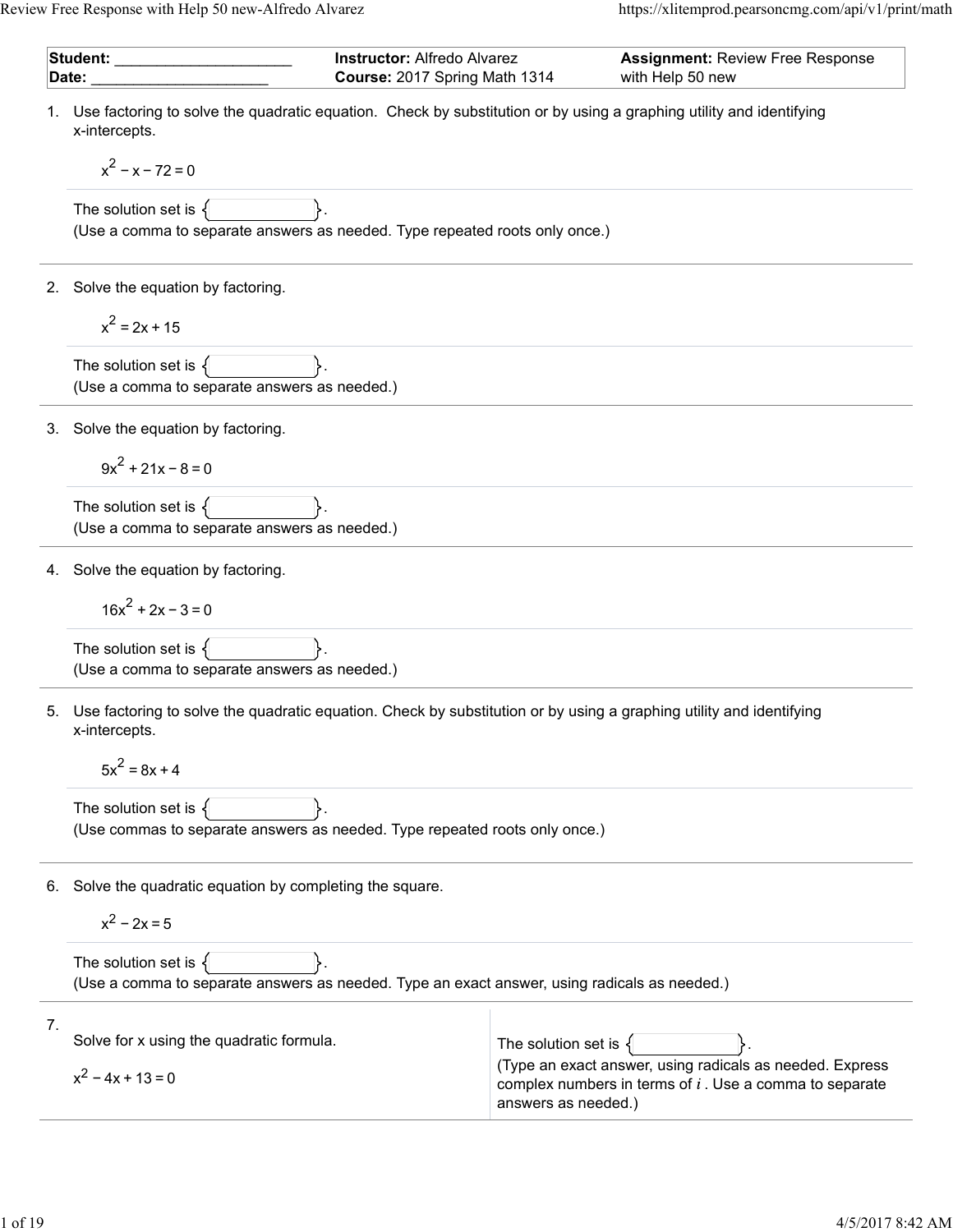8. Solve the following equation.

$$
3x2-24x+48=0
$$
  
The solution set is {

9. Solve the given radical equation. Check all proposed solutions.

$$
\sqrt{2x+20} = x+6
$$

Select the correct choice below and, if necessary, fill in the answer box to complete your choice.

 $\bigcirc$  **A.** The solution set is  $\{$   $\}$ . (Use a comma to separate answers as needed.)

**B.** There is no solution.

- 10. The domain of the piecewise function is  $(-\infty, \infty)$ . **a.** Graph the function.
	- **b.** Use your graph to determine the function's range.

**a.** Choose the correct graph below.

\n A. O B. O C. O D. O D. 
$$
10^{4y}
$$
  $10^{4y}$   $10^{4y}$   $10^{4y}$   $10^{4y}$   $10^{4y}$   $10^{4y}$   $10^{4y}$   $10^{4y}$   $10^{4y}$   $10^{4y}$   $10^{4y}$   $10^{4y}$   $10^{4y}$   $10^{4y}$   $10^{4y}$   $10^{4y}$   $10^{4y}$   $10^{4y}$   $10^{4y}$   $10^{4y}$   $10^{4y}$   $10^{4y}$   $10^{4y}$   $10^{4y}$   $10^{4y}$   $10^{4y}$   $10^{4y}$   $10^{4y}$   $10^{4y}$   $10^{4y}$   $10^{4y}$   $10^{4y}$   $10^{4y}$   $10^{4y}$   $10^{4y}$   $10^{4y}$   $10^{4y}$   $10^{4y}$   $10^{4y}$   $10^{4y}$   $10^{4y}$   $10^{4y}$   $10^{4y}$   $10^{4y}$   $10^{4y}$   $10^{4y}$   $10^{4y}$   $10^{4y}$   $10^{4y}$   $10^{4y}$   $10^{4y}$   $10^{4y}$   $10^{4y}$   $10^{4y}$   $10^{4y}$   $10^{4y}$   $10^{4y}$   $10^{4y}$   $10^{4y}$   $10^{4y}$   $10^{4y}$   $10^{4y}$   $10^{4y}$   $10^{4y}$   $10^{4y}$   $10^{4y}$   $10^{4y}$ 

 $f(x) = \begin{cases} x + 2 & \text{if } x < -3 \\ 1 & \text{if } x \leq 3 \end{cases}$ 

x − 2 if x ≥ − 3

**b.** The range of  $f(x)$  is  $\begin{bmatrix} 1 & 0 \\ 0 & 1 \end{bmatrix}$ . (Type your answer in interval notation.)

11. Find the difference quotient of f; that is, find  $\frac{f(x + h) - f(x)}{h}$ , h≠0, for the following function. Be sure to simplify.

$$
f(x) = x^2 - 2x + 6
$$

$$
\frac{f(x+h)-f(x)}{h} =
$$
 (Simplify your answer.)

12. Find the domain of the function.

$$
f(x) = \sqrt{16-2x}
$$

What is the domain of f?

(Type your answer in interval notation.)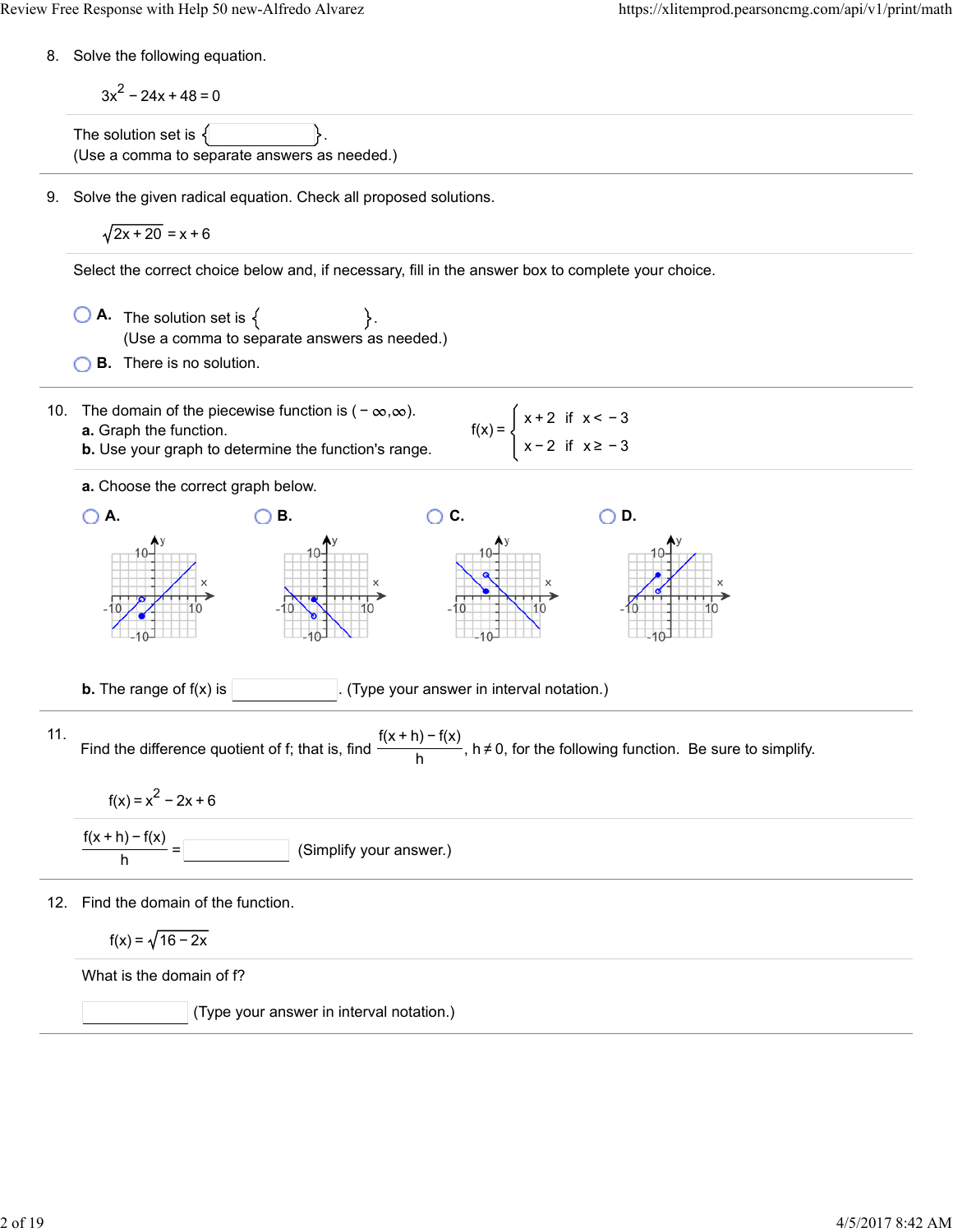13. First find 
$$
f + g
$$
,  $f - g$ ,  $fg$  and  $\frac{f}{g}$ . Then determine the domain for each function.

$$
f(x) = 2x^2 - 6x - 20, g(x) = x - 5
$$

$$
(f+g)(x) = \boxed{\qquad \qquad} \text{(Simplify your answer.)}
$$

What is the domain of  $f+g$ ?

- $\bigcirc$   $(-\infty, -5) \cup (-5, \infty)$
- $\bigcirc$  (-5, $\infty$ )
- $\bigcirc$  ( − ∞,∞)
- $[0, \infty)$

 $(f - g)(x) =$  (Simplify your answer.)

What is the domain of f-g?

O 
$$
[0,\infty)
$$
  
O  $\left(-\infty,-\frac{10}{3}\right)\cup\left(-\frac{10}{3},\infty\right)$   
O  $(-\infty,\infty)$   
O  $(-5,\infty)$   
(fg)(x) =

What is the domain of fg?

O 
$$
\left(-\frac{15}{7}, \infty\right)
$$
  
\nO  $\left(-\infty, -\frac{15}{7}\right) \cup \left(-\frac{15}{7}, \infty\right)$   
\nO  $(-\infty, \infty)$   
\nO  $(-\infty, 5) \cup (5, \infty)$   
\n $\left(\frac{f}{g}\right)(x) =$  (Simplify your answer.)  
\nWhat is the domain of  $\frac{f}{g}$ ?  
\nO  $(-\infty, 5) \cup (5, \infty)$   
\nO  $[0, \infty)$   
\nO  $(5, \infty)$   
\nO  $(-\infty, \infty)$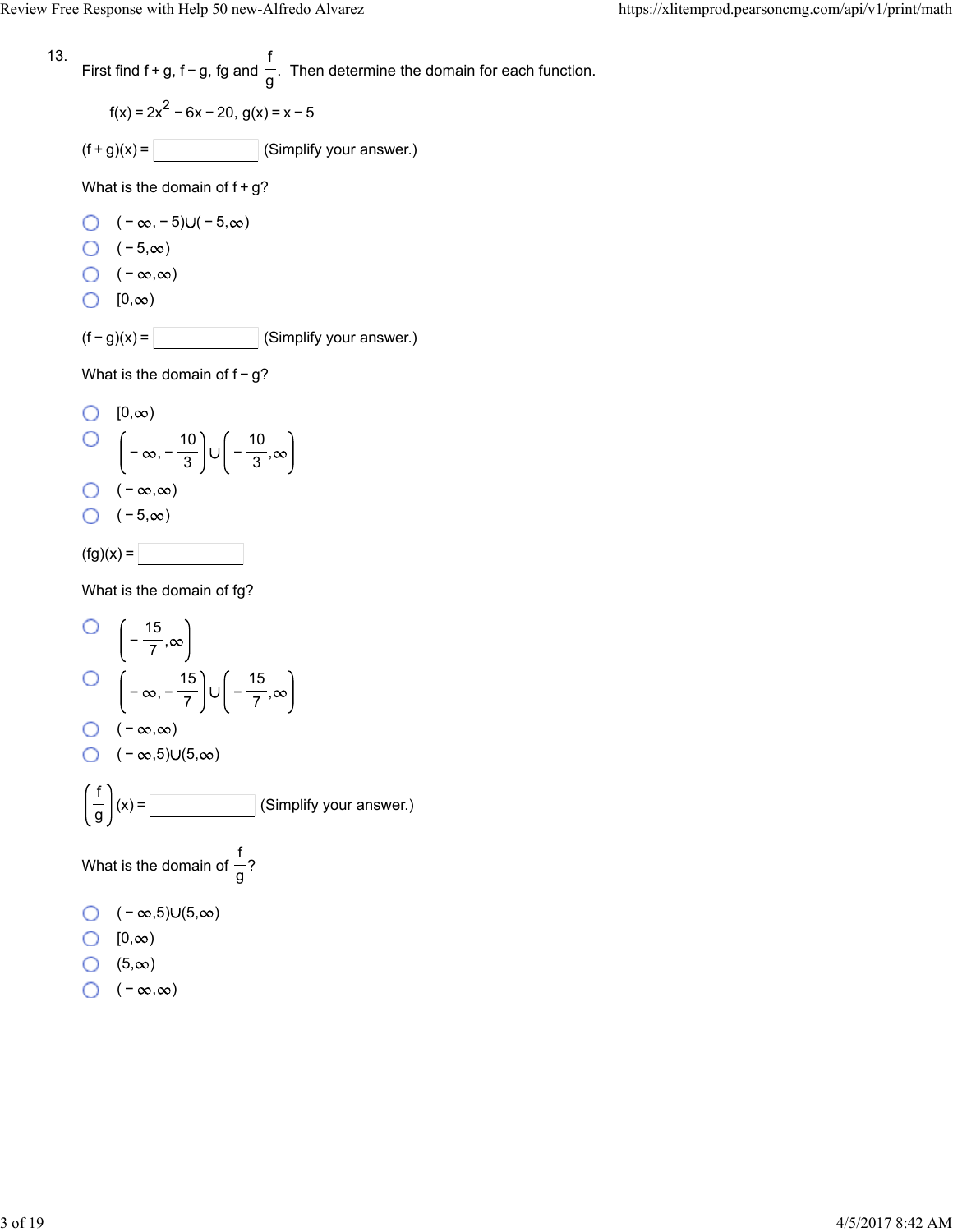| 14. For $f(x) = 5 - x$ and $g(x) = 4x^2 + x + 6$ , find the following functions. |  |  |
|----------------------------------------------------------------------------------|--|--|
|                                                                                  |  |  |

|     | <b>a.</b> $(f \circ g)(x) =$<br>(Simplify your answer.)                                                                                                                                           |                                  |
|-----|---------------------------------------------------------------------------------------------------------------------------------------------------------------------------------------------------|----------------------------------|
|     | <b>b.</b> $(g \circ f)(x) =$<br>(Simplify your answer.)                                                                                                                                           |                                  |
|     | <b>c.</b> $(f \circ g)(3) =$                                                                                                                                                                      |                                  |
|     | <b>d.</b> $(g \circ f)(3) =$                                                                                                                                                                      |                                  |
| 15. | Find the distance between the pair of points.                                                                                                                                                     |                                  |
|     | $(3,6)$ and $(7,9)$<br>The distance between the points is<br>units.<br>(Round to two decimal places as needed.)                                                                                   |                                  |
| 16. | Find the midpoint of the line segment with the given endpoints.<br>$(8,2)$ and $(6,10)$                                                                                                           |                                  |
|     | The midpoint of the segment is<br>(Type an ordered pair.)                                                                                                                                         |                                  |
| 17. | Complete the square and write the equation of the circle in<br>standard form. Then determine the center and radius of<br>the circle to graph the equation.<br>$x^{2} + y^{2} + 6x + 10y + 25 = 0$ | 8                                |
|     | The equation in standard form is<br>(Simplify your answer.)                                                                                                                                       | $-10 - 8 - 6$<br>-2<br>2<br>$-4$ |
|     | Use the graphing tool to graph the circle.                                                                                                                                                        | 6                                |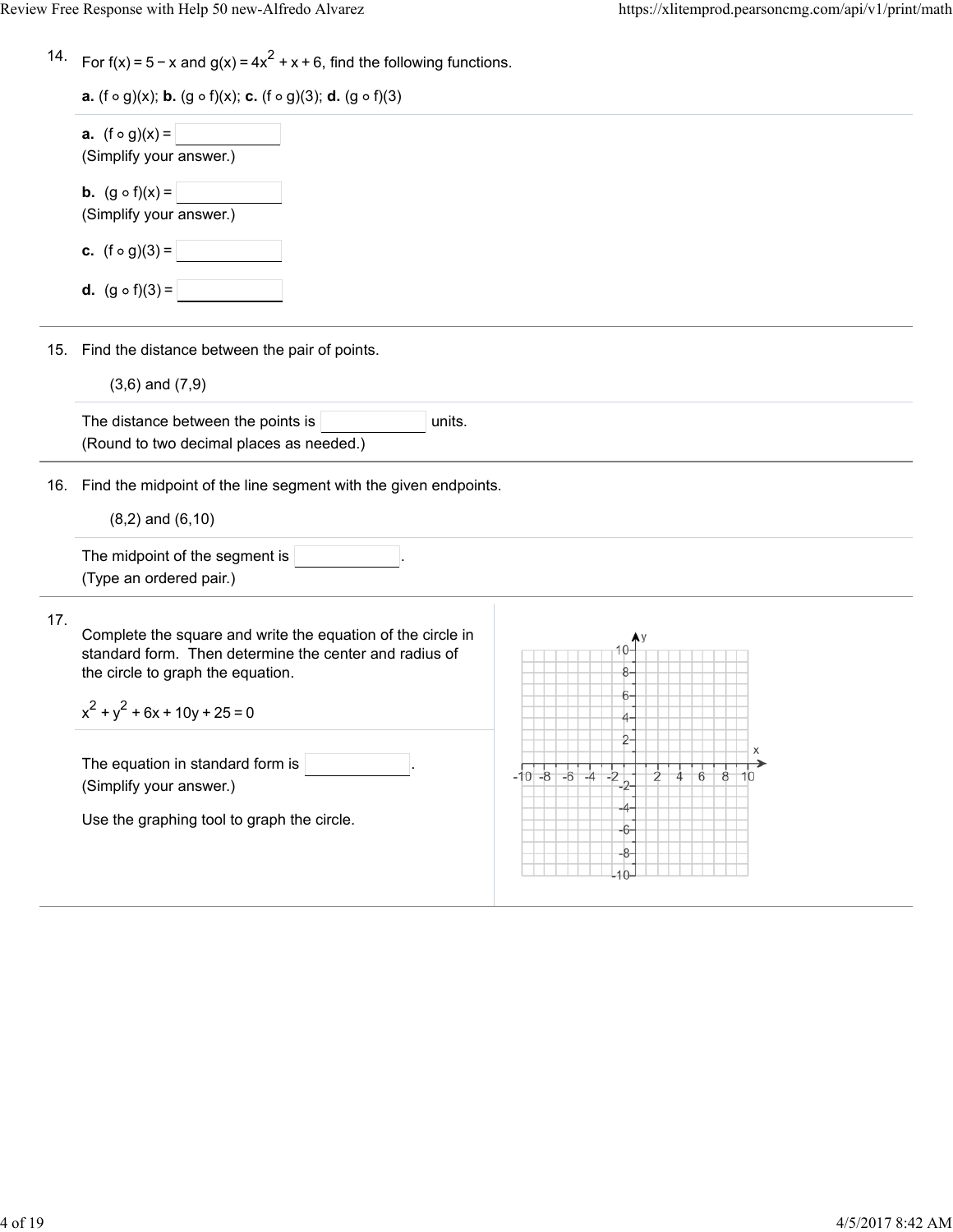## 18.

The graph of a quadratic function is given. Select the function's equation from the choices given.



Choose the correct equation below.

\n- **O** A. 
$$
f(x) = (x + 2)^2 - 1
$$
\n- **O** B.  $f(x) = (x - 2)^2 - 1$
\n- **O** C.  $f(x) = (x + 2)^2 + 1$
\n- **O** D.  $f(x) = (x - 2)^2 + 1$
\n

19.

Use the vertex and intercepts to sketch the graph of the quadratic function. Give the equation for the parabola's axis of symmetry. Use the parabola to identify the function's domain and range.

 $f(x) = 4(x + 1)^{2} - 3$ 

Use the graphing tool to graph the equation. Use the vertex and the y-intercept when drawing the graph.

The axis of symmetry is  $|$ (Type an equation. Simplify your answer) The domain of  $f$  is  $\vert$ (Type your answer in interval notation.) The range of f is (Type your answer in interval notation.)

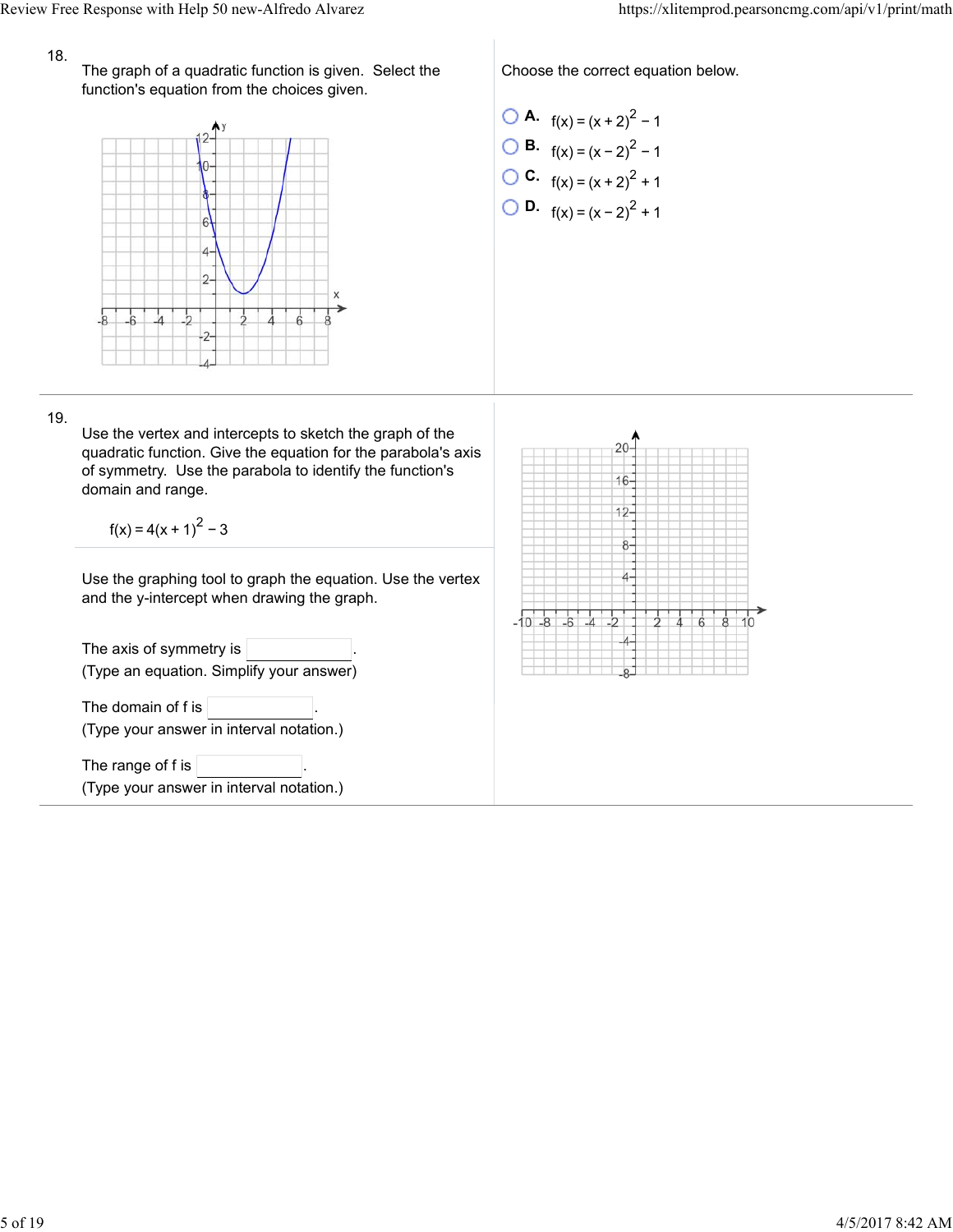| 20. | Use the vertex and intercepts to sketch the graph of the<br>quadratic function. Give the equation of the parabola's axis<br>of symmetry. Use the graph to determine the function's<br>domain and range.<br>$f(x) = x^2 - 6x + 8$      | 6                                                   |
|-----|---------------------------------------------------------------------------------------------------------------------------------------------------------------------------------------------------------------------------------------|-----------------------------------------------------|
|     | Use the graphing tool to graph the equation. Use the vertex<br>and one of the intercepts when drawing the graph.                                                                                                                      | х<br>$-10 - 8$<br>$-6$<br>-4                        |
|     | The axis of symmetry is<br>(Type an equation.)                                                                                                                                                                                        |                                                     |
|     | The domain of f is<br>(Type your answer in interval notation.)                                                                                                                                                                        |                                                     |
|     | The range of f is<br>(Type your answer in interval notation.)                                                                                                                                                                         |                                                     |
| 21. | Use the vertex and intercepts to sketch the graph of the<br>quadratic function. Give the equation of the parabola's axis<br>of symmetry. Use the graph to determine the domain and<br>range of the function.<br>$f(x) = 6x - x^2 + 7$ | 16<br>$14 -$<br>$12 -$<br>10-<br>8<br>6             |
|     | Use the graphing tool to graph the equation. Use the<br>vertex and one of the intercepts to draw the graph.                                                                                                                           | $-6$                                                |
|     | The axis of symmetry is<br>(Type an equation.)                                                                                                                                                                                        | $-10 - 8$<br>-6-                                    |
|     | The domain of the function is<br>(Type your answer in interval notation.)                                                                                                                                                             |                                                     |
|     | The range of the function is<br>(Type your answer in interval notation.)                                                                                                                                                              |                                                     |
| 22. | Solve the equation $x^3 - 13x^2 + 47x - 35 = 0$ given that 1 is a zero of $f(x) = x^3 - 13x^2 + 47x - 35$ .                                                                                                                           |                                                     |
|     | The solution set is $\{$                                                                                                                                                                                                              | $\}$ . (Use a comma to separate answers as needed.) |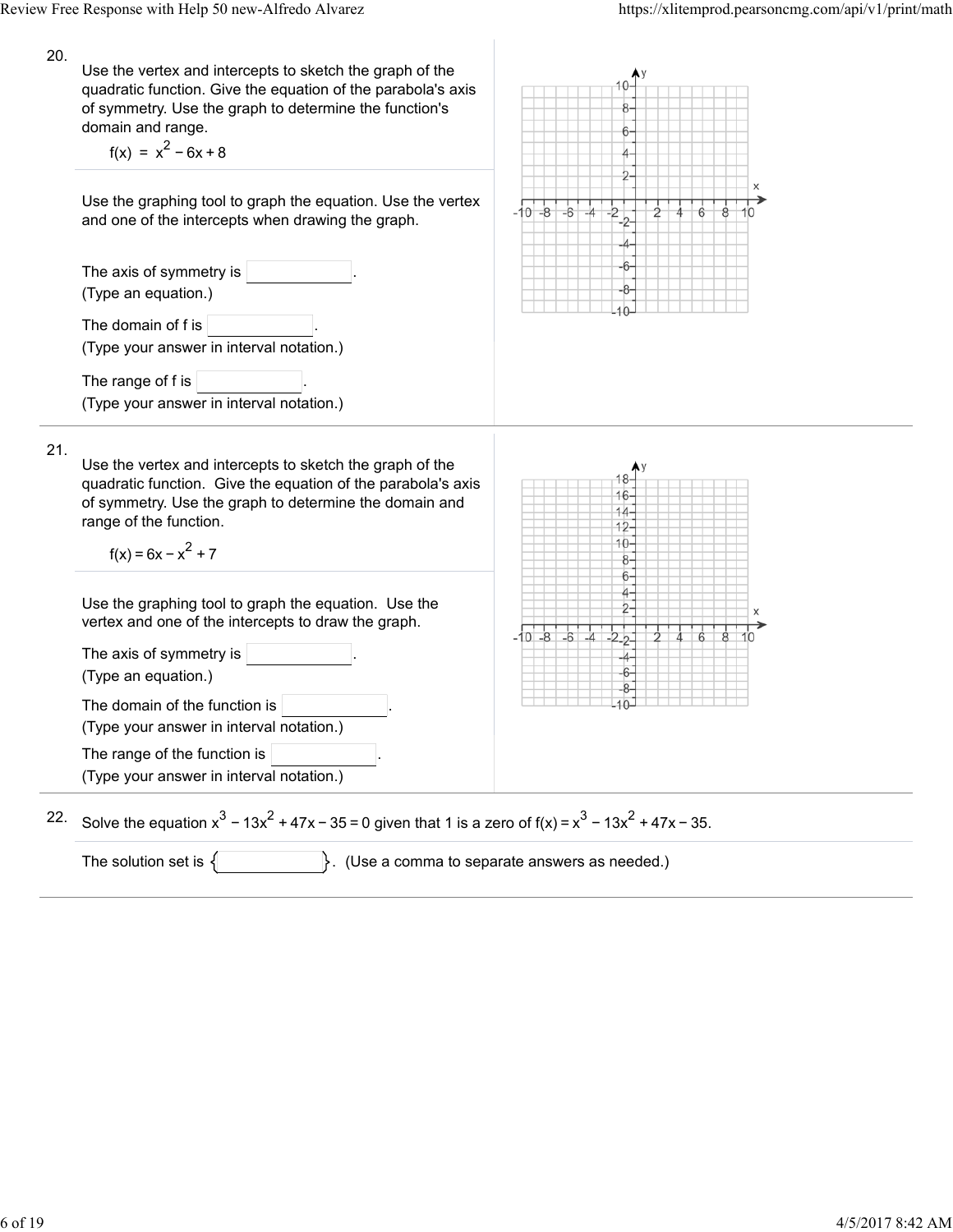- 23. An incomplete graph of the polynomial function f(x) =  $-x^3 + 3x^2 + 13x - 15$  is shown on the right.
	- **a.** Find all zeros of the function.
	- **b.** Without using a graphing utility, draw a complete graph of the function.



**a.** The zeros are (Use a comma to separate answers as needed.)

**b.** Choose the correct graph of the function below. The scale for each graph is  $[-10, 10, 1]$  by  $[-60, 65, 5]$ .



24. Fill in the blanks so that the resulting statement is true.

If the graph of a function f approaches b as x increases or decreases without bound, then the line  $y = b$  is a (1)  $\Box$  of the graph of f. The equation of such a line for the graph of y =  $\Box$  is (2) x − 10  $3x^2 + x + 1$ 

- (1) vertical asymptote (2)  $\bigcirc$  y = 0. **O** horizontal asymptote  $\bigcap x = 0$ . O
- 25. Fill in the blank so that the resulting statement is true.

Based on the synthetic division shown below, the equation of the slant asymptote of  $f(x) = \frac{1}{x}$  for  $\frac{1}{x}$  is \_\_\_\_\_\_\_.  $4x^2 - 2x + 7$ x−2

| $\overline{2}$ | 4 | $-2$ | -7   |
|----------------|---|------|------|
|                |   |      | 8 12 |
|                |   | 6    | -19  |

Based on the synthetic division shown, the equation of the slant asymptote of  $f(x) = \frac{1}{x}$  .  $\frac{1}{x}$  is . (Type an equation.)  $4x^2 - 2x + 7$ x−2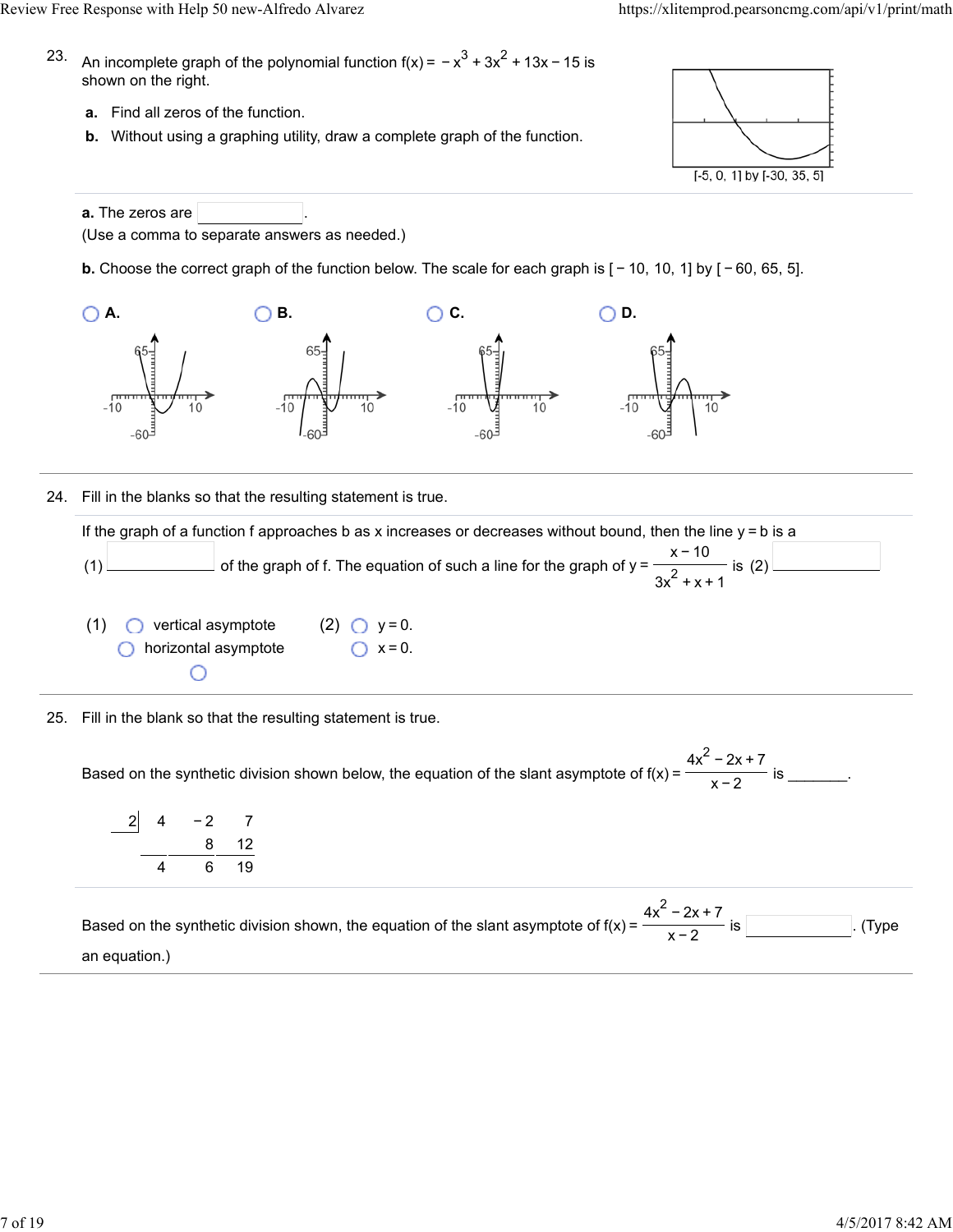26. Find the vertical asymptotes, if any, and the values of x corresponding to holes, if any, of the graph of the rational function.

$$
f(x) = \frac{x-7}{x^2 - 12x + 35}
$$

Select the correct choice below and, if necessary, fill in the answer box(es) to complete your choice. (Type an integer or a fraction. Use a comma to separate answers as needed.)

- **A.** Vertical asymptote(s) at x =
- **B.** Vertical asymptote(s) at  $x =$  and hole(s) at  $x =$
- $\bigcirc$  C. Hole(s) at  $x =$
- **D.** There are no discontinuities.

27. Find the horizontal asymptote, if any, of the graph of the rational function.

$$
f(x) = \frac{16x}{2x^2 + 7}
$$

Select the correct choice below and, if necessary, fill in the answer box to complete your choice.

- **A.** The horizontal asymptote is . (Type an equation.)
- **B.** There is no horizontal asymptote.

28. Find the horizontal asymptote, if any, of the graph of the rational function.

$$
g(x) = \frac{12x^2}{3x^2 + 2}
$$

Select the correct choice below and, if necessary, fill in the answer box to complete your choice.

**A.** The horizontal asymptote is . (Type an equation.)

**B.** There is no horizontal asymptote.

29. The 1984 explosion at a nuclear lab sent about 1000 kilograms of a radioactive element into the atmosphere. The function x

f(x) = 1000(0.5) $^{30}$  describes the amount, f(x), in kilograms, of a radioactive element remaining in the area x years after 1984. If even 100 kilograms of the radioactive element remains in the atmosphere, the area is considered unsafe for human habitation. Find f(70) and determine if the area will be safe for human habitation by 2054.

 $f(70) \approx$  (Type an integer or a decimal rounded to the nearest tenth as needed.)

Will the area be safe for human habitation by 2054?

- **A.** No, because by 2054, the radioactive element remaining in the area is less than 100 kilograms.
- **B.** No, because by 2054, the radioactive element remaining in the area is greater than 100 kilograms.
- **C.** Yes, because by 2054, the radioactive element remaining in the area is less than 100 kilograms.
- **D.** Yes, because by 2054, the radioactive element remaining in the area is greater than 100 kilograms.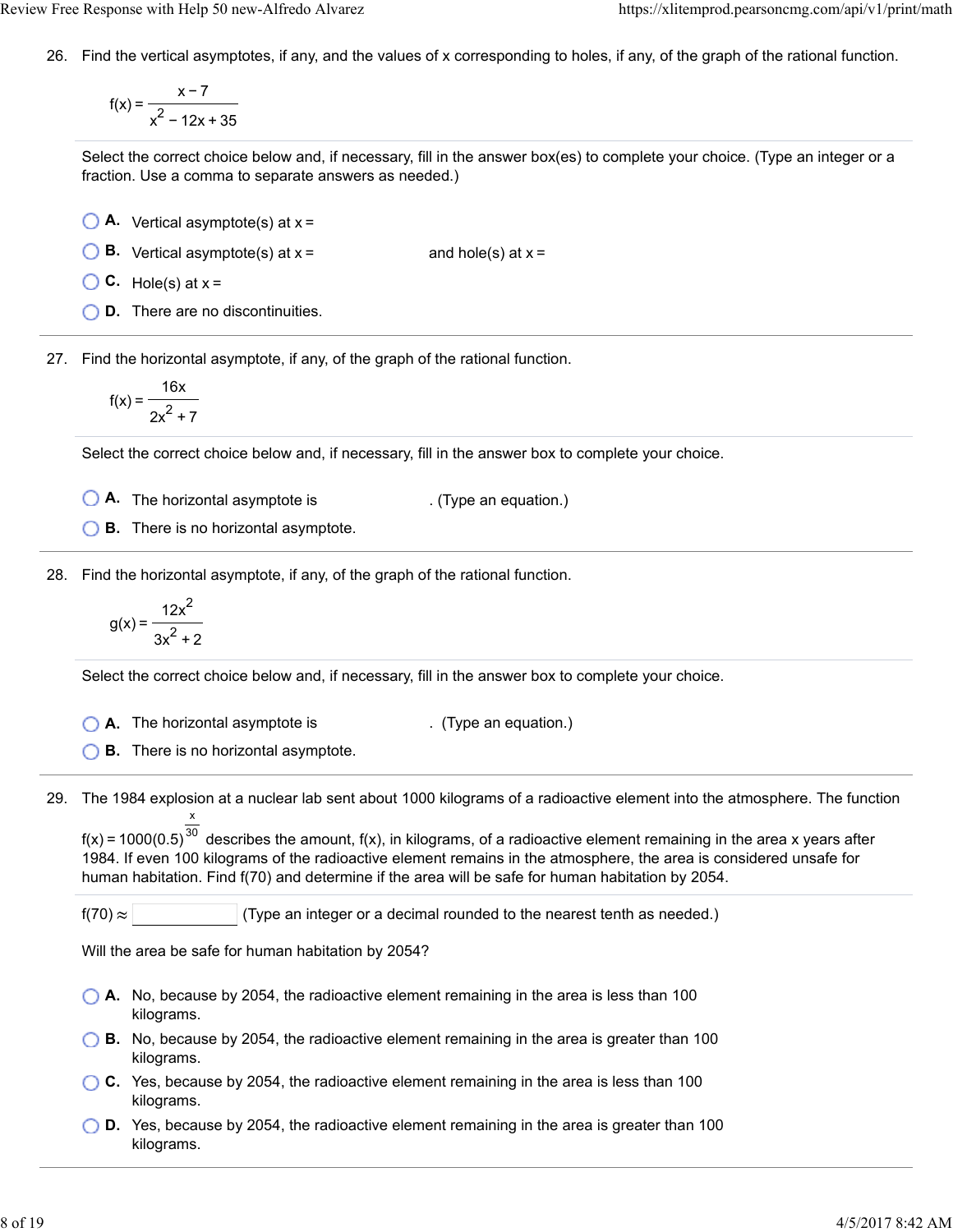30. Find the domain of the logarithmic function.

$$
f(x) = \log (6 - x)
$$

The domain of  $f(x) = \log (6 - x)$  is (Type your answer in interval notation.)

31. Use properties of logarithms to expand the logarithmic expression as much as possible. Evaluate logarithmic expressions without using a calculator if possible.

$$
\log_{b}\left(\frac{x^{2}y}{z^{3}}\right)
$$
\n
$$
\log_{b}\left(\frac{x^{2}y}{z^{3}}\right) =
$$

32. Use properties of logarithms to expand the logarithmic expression as much as possible. Evaluate logarithmic expressions without using a calculator if possible.



33. Solve the following exponential equation by expressing each side as a power of the same base and then equating exponents.

$$
25^{x+5} = 625^{x-4}
$$

The solution set is  $\{$ 

34. Solve the exponential equation. Express the solution in terms of natural logarithms. Then use a calculator to obtain a decimal approximation for the solution.

$$
7^{(x+3)} = 257
$$

What is the solution in terms of natural logarithms?

The solution set is  $\{$ (Use a comma to separate answers as needed. Simplify your answer. Use integers or fractions for any numbers in the expression.)

What is the decimal approximation for the solution?

The solution set is  $\{$ (Use a comma to separate answers as needed. Round to two decimal places as needed.)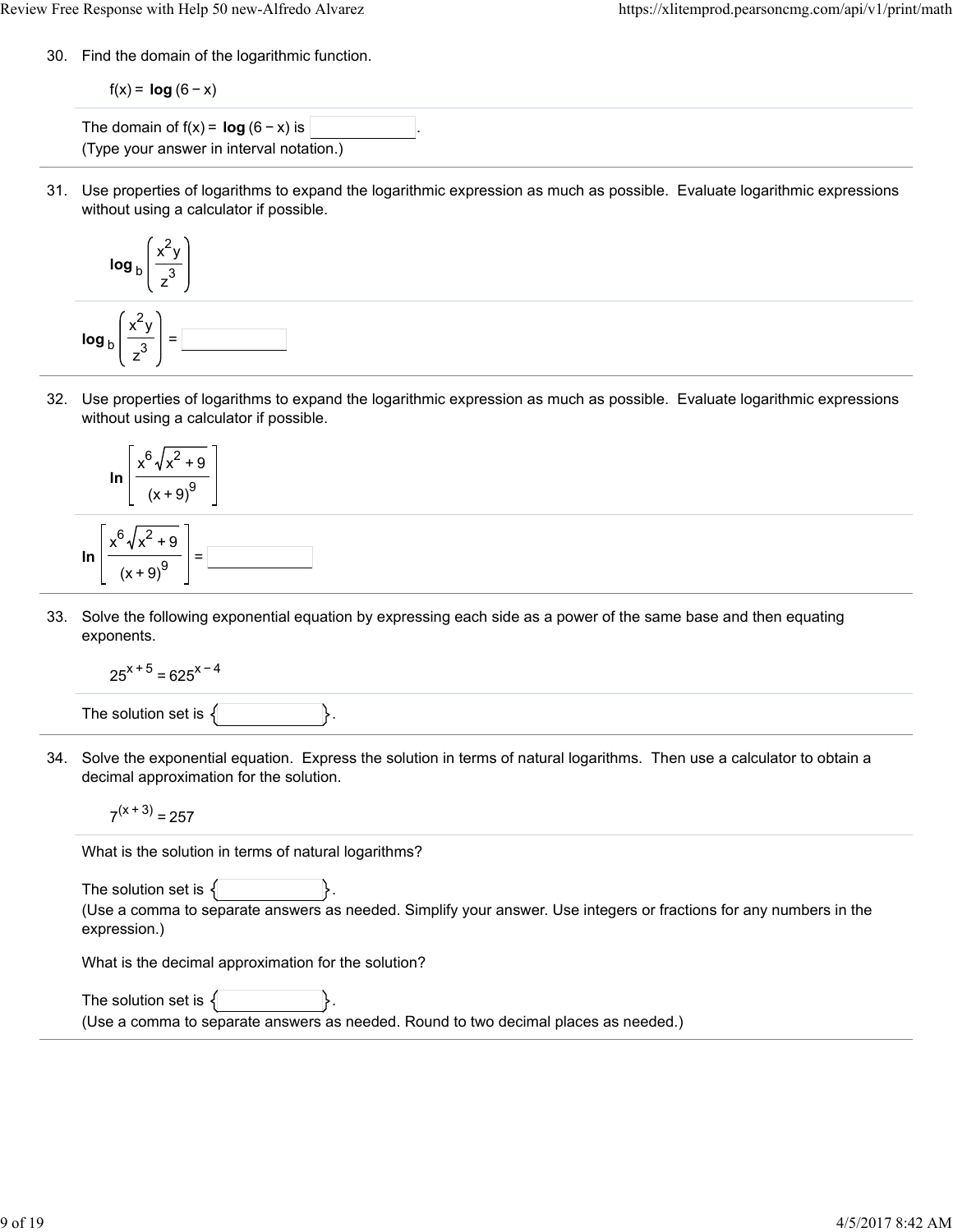35. Solve the logarithmic equation. Be sure to reject any value of x that is not in the domain of the original logarithmic expressions. Give an exact answer.

**log**  $_6$ x + **log**  $_6$ (5x − 1) = 1

Select the correct choice below and, if necessary, fill in the answer box to complete your choice.

- **A.** The solution set is  $\{$   $\}$ . (Type an exact answer in simplified form.)
- **B.** There is no solution.
- 36. Solve the logarithmic equation. Be sure to reject any value of x that is not in the domain of the original logarithmic expressions. Give the exact answer.

 $log_5(x + 2) + log_5(x + 122) = 4$ 

Select the correct choice below and, if necessary, fill in the answer box to complete your choice.

- $\bigcirc$  **A.** The solution set is  $\{$   $\}$ . (Simplify your answer. Use a comma to separate answers as needed.)
- **B.** There is no solution.
- 37. Solve the logarithmic equation. Be sure to reject any value of x that is not in the domain of the original logarithmic expressions. Give the exact answer.

**log**  $_6(x + 31) - \log_6(x - 4) = 2$ 

Select the correct choice below and, if necessary, fill in the answer box to complete your choice.

- $\bigcirc$  **A.** The solution set is  $\{ \}$ . (Simplify your answer. Use a comma to separate answers as needed.)
- **B.** There is no solution.
- 38. Solve the logarithmic equation. Be sure to reject any value of x that is not in the domain of the original logarithmic expressions. Give the exact answer.

**log** x + **log** (x − 7) = **log** 8

Select the correct choice below and, if necessary, fill in the answer box to complete your choice.

 $\bigcirc$  **A.** The solution set is  $\{$ . (Simplify your answer. Use a comma to separate answers as needed.)

**B.** There is no solution.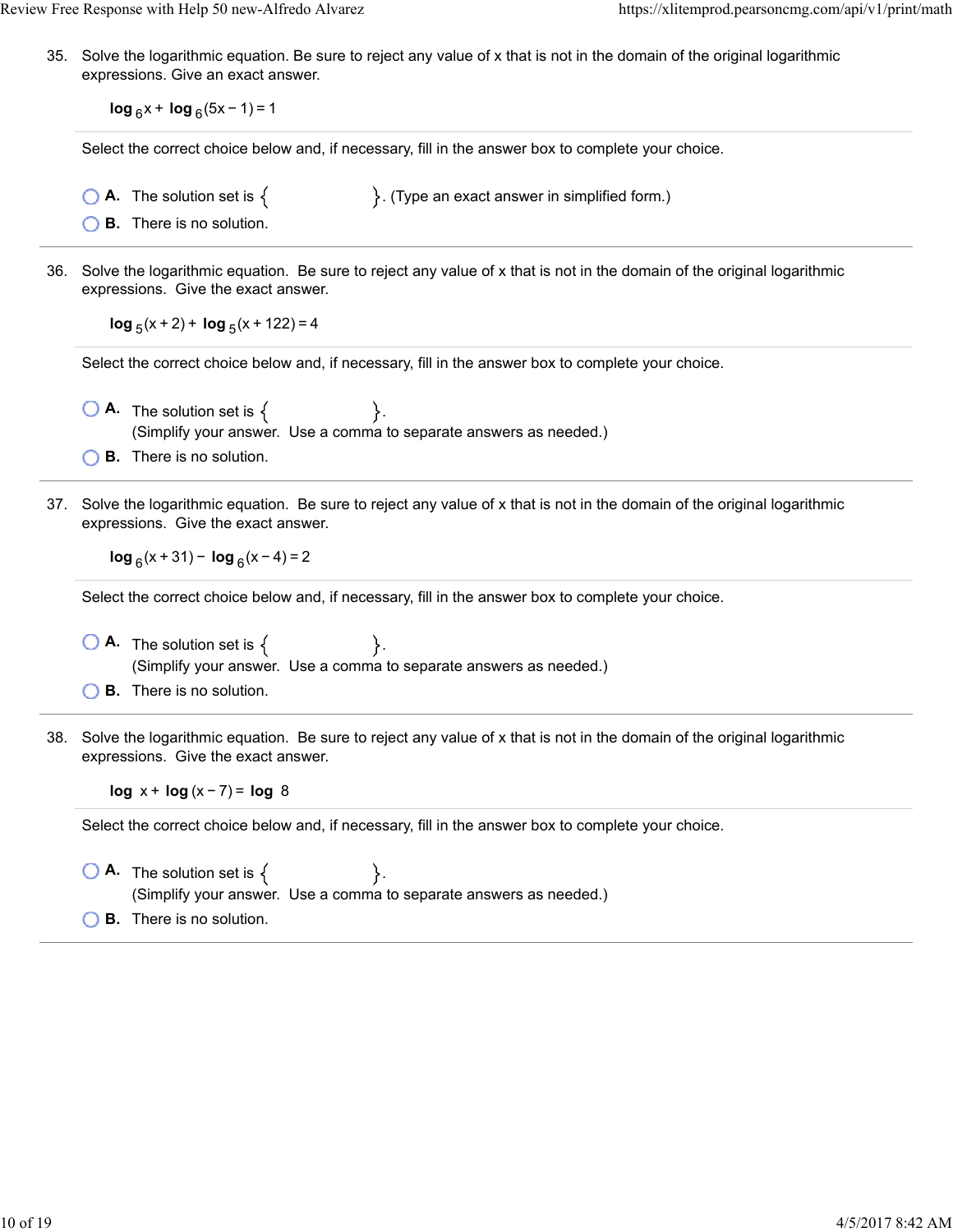39. Complete the table for a savings account subject to 2 compoundings yearly.

$$
\left[A = P\left(1 + \frac{r}{n}\right)^{nt}\right]
$$

| Amounted        | Number of                  | <b>Annual Interest</b> | <b>Accumulated</b> | <b>Time</b> |  |
|-----------------|----------------------------|------------------------|--------------------|-------------|--|
| <b>Invested</b> | <b>Compounding Periods</b> | <b>Rate</b>            | <b>Amount</b>      | lin Years   |  |
| \$12,000        |                            | 6.25%                  | \$17,000           |             |  |

Let A represent the accumulated amount, P the amount invested, n the number of compounding periods, r the annual interest rate, and t the time. Find the time, t.

|  | vears |
|--|-------|
|  |       |

(Do not round until the final answer. Then round to one decimal place as needed.)

40. The exponential model A = 127.1  $e^{\rm~0.03t}$  describes the population, A, of a country in millions, t years after 2003. Use the model to determine when the population of the country will be 182 million.

The population of the country will be 182 million in (Round to the nearest year as needed.)

41. An artifact originally had 16 grams of carbon-14 present. The decay model A = 16  $e^{\,\,-\,0.000121t}$  describes the amount of carbon-14 present after t years. Use the model to determine how many grams of carbon-14 will be present in 9679 years.

The amount of carbon-14 present in 9679 years will be approximately  $|$  states are  $|$  grams. (Round to the nearest whole number.)

42. Prehistoric cave paintings were discovered in a cave in France. The paint contained 21% of the original carbon-14. Use the exponential decay model for carbon-14, A=A<sub>0</sub>  $e^{\,-\,0.000121t}$ , to estimate the age of the paintings.

The paintings are approximately  $|$  years old. (Round to the nearest integer.)

43. Use the formula  $t = \frac{1}{\sqrt{1-\lambda}}$  that gives the time for a population, with a growth rate k, to double, to answer the following questions. **ln** 2 k

The growth model A = 6  $e^{0.004t}$  describes the population, A, of a country in millions, t years after 2003.

**a.** What is the country's growth rate?

%

**b.** How long will it take the country to double its population?

years (Round to the nearest whole number.)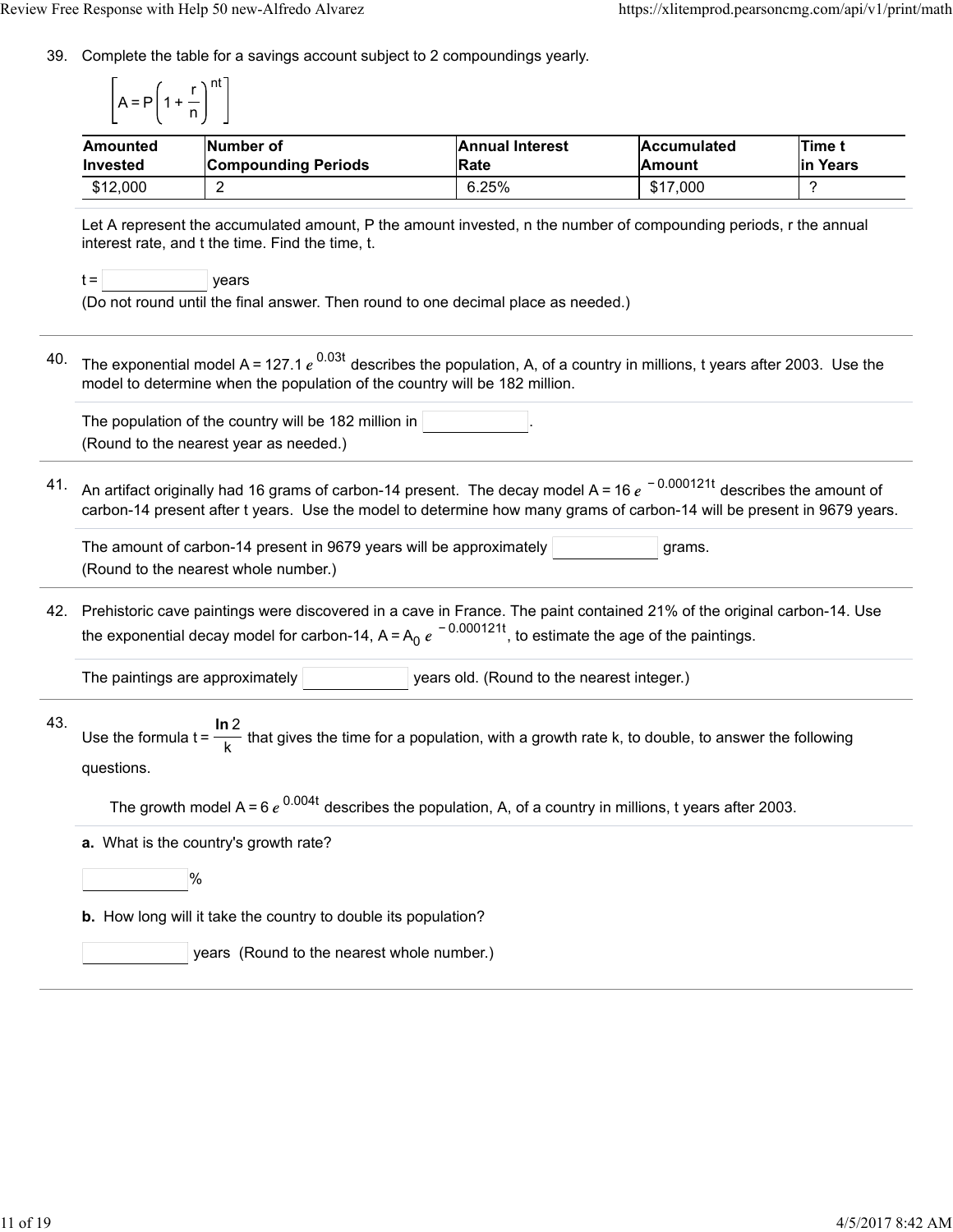44. Solve the given system of equations.

 $x + y + 3z = 1$  $x + y + 8z = 6$  $x - 6y - 8z = -17$ 

Select the correct choice below and fill in any answer boxes within your choice.

**A.** There is one solution. The solution set is ) }. (Simplify your answers.)  $\{(\}$ , ,

**B.** There are infinitely many solutions.

**C.** There is no solution.

45.

Find the indicated sum.





46. Use the Binomial Theorem to expand the expression.

$$
(x + 2)3
$$
  

$$
(x + 2)3 =
$$
 (Simplify your answer.)

47. Use the Binomial Theorem to expand the binomial and express the result in simplified form.

$$
(8x + y)^3
$$

$$
(8x + y)^3 =
$$

48. Use the binomial theorem to expand the binomial.

$$
(3x-1)^3
$$

$$
(3x-1)^3 = \boxed{\qquad \qquad} \text{(Simplify your answer.)}
$$

49. Write the first three terms of the binomial expansion, expressing the result in simplified form.

 $(x + 6)^{5}$ 

| The first three terms of the binomial expansion are |  |  |
|-----------------------------------------------------|--|--|
| (Simplify your answer.)                             |  |  |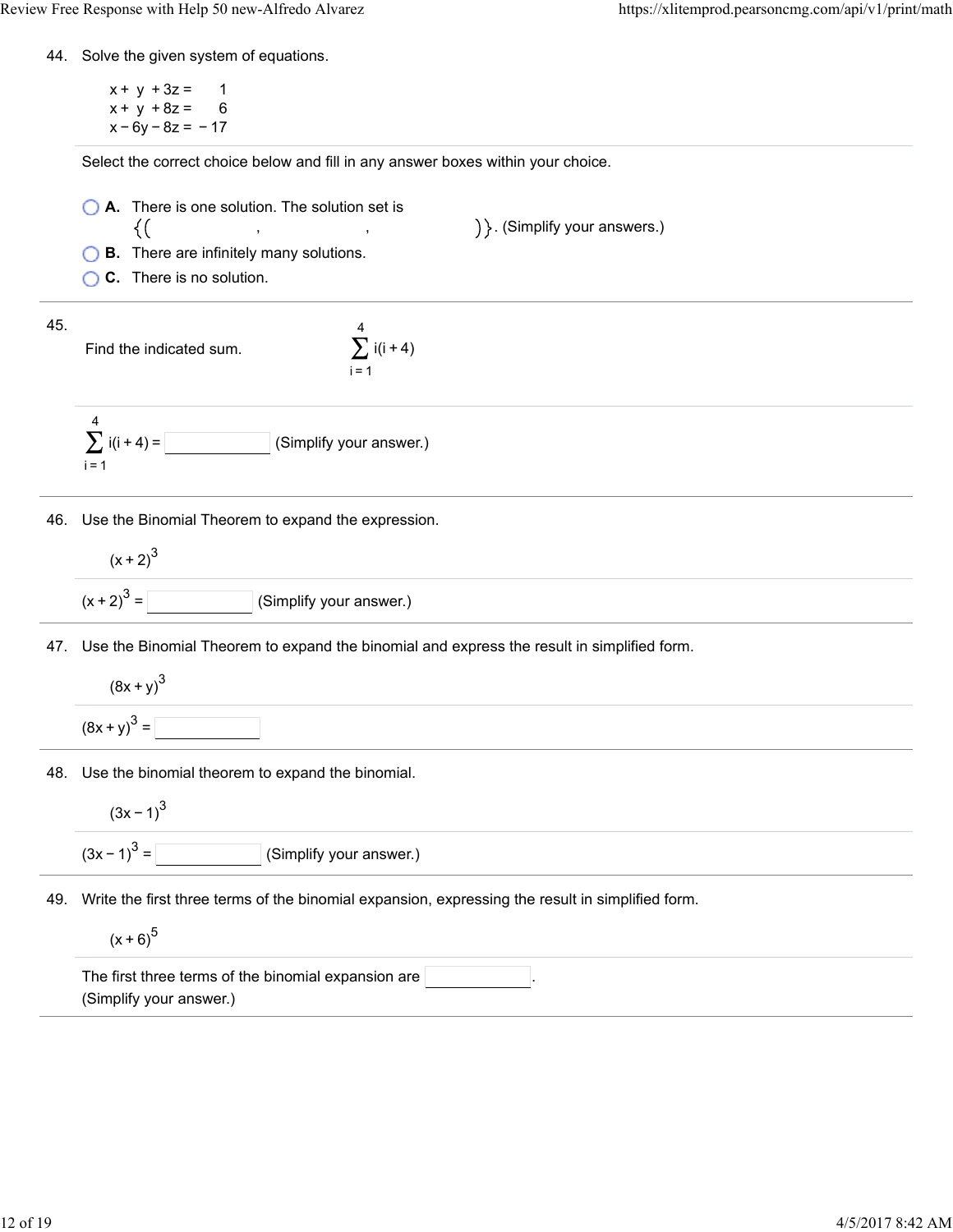50. Write the first three terms in the binomial expansion, expressing the result in simplified form.

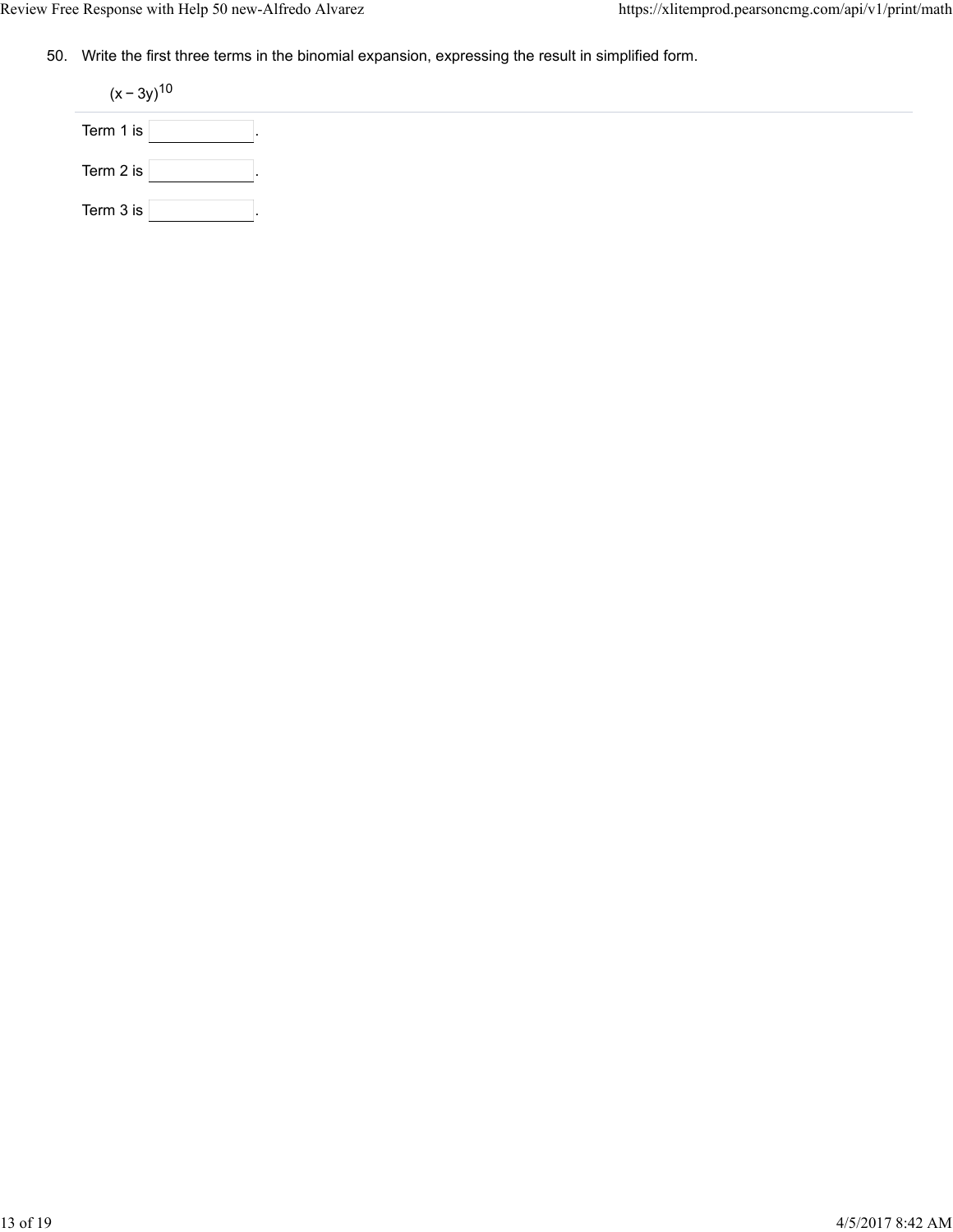| $1. -8.9$                                                                                    |
|----------------------------------------------------------------------------------------------|
| $2.5, -3$                                                                                    |
| $\frac{3.1}{3}, -\frac{8}{3}$                                                                |
| 4. $\frac{3}{8}, -\frac{1}{2}$                                                               |
| $5. -\frac{2}{5},2$                                                                          |
| 6. $1 + \sqrt{6}$ , $1 - \sqrt{6}$                                                           |
| 7. $2 + 3 i$ , $2 - 3 i$                                                                     |
| 8.4                                                                                          |
| 9. A. The solution set is $\{$<br>$\}$ .(Use a comma to separate answers as needed.)<br>$-2$ |
| 10.<br>$\frac{1}{10}$<br>Α.<br>$(-\infty,\infty)$                                            |
|                                                                                              |
| 11. $2x + h - 2$                                                                             |
| 12. $(-\infty, 8]$                                                                           |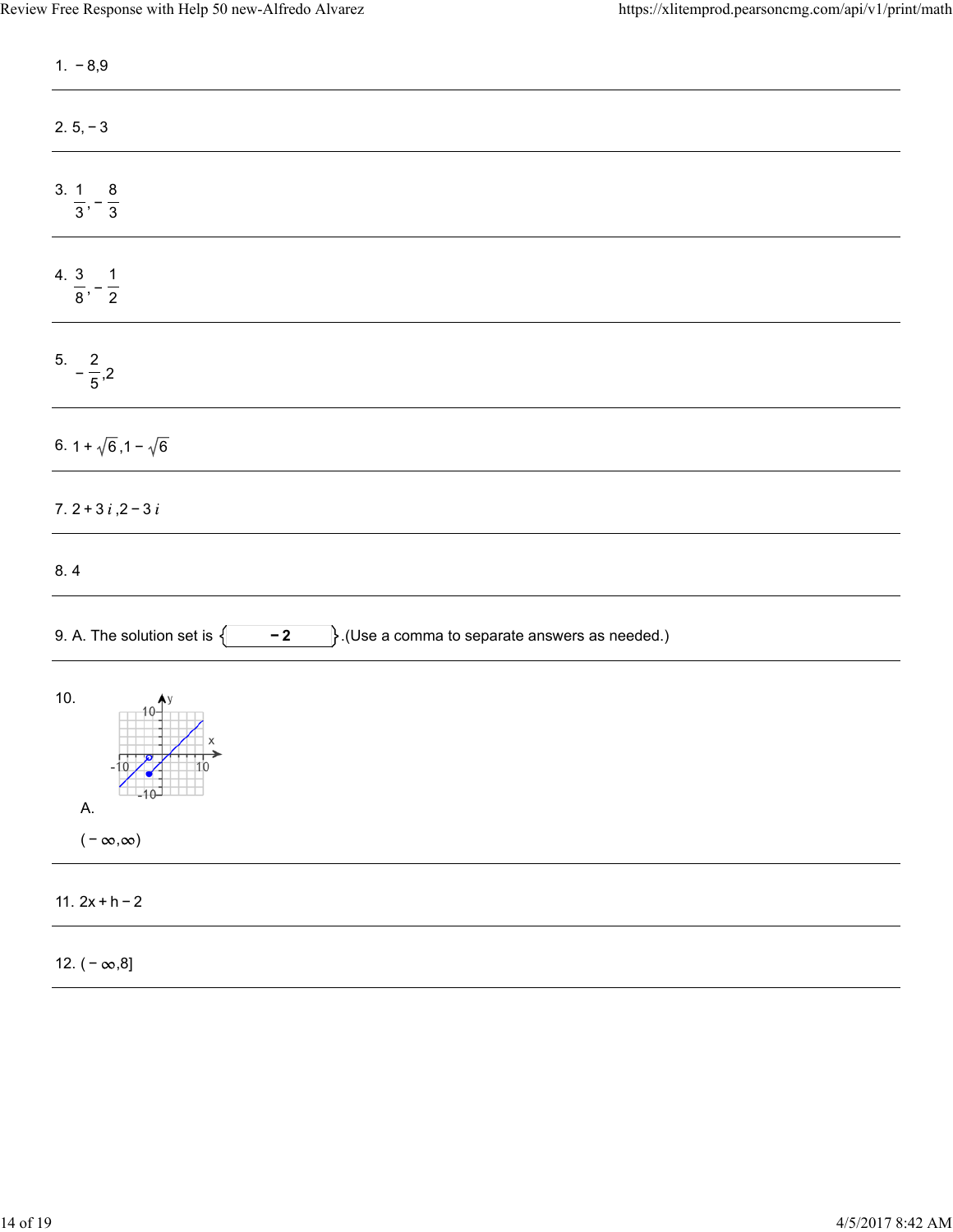13.  $2x^2 - 5x - 25$  $(-\infty, \infty)$  $2x^2 - 7x - 15$  $(-\infty, \infty)$  $2x^3 - 16x^2 + 10x + 100$  $(-\infty, \infty)$  $2x + 4$  $(-\infty,5) \cup (5,\infty)$ 

14.  $-4x^2 - x - 1$  $4x^2 - 41x + 111$ − 40 24

15. 5

```
16. (7,6)
```




18. D.  $f(x) = (x - 2)^2 + 1$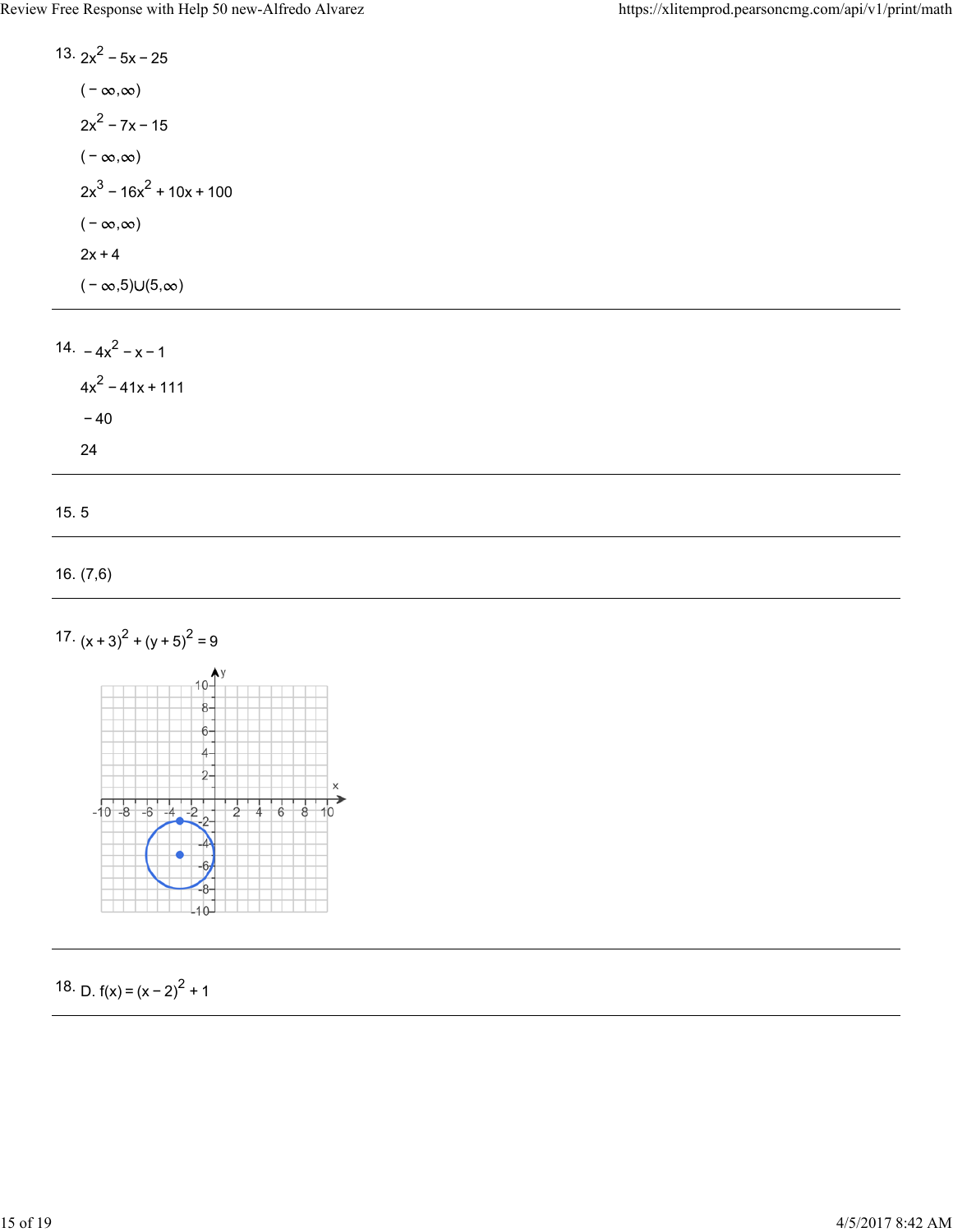



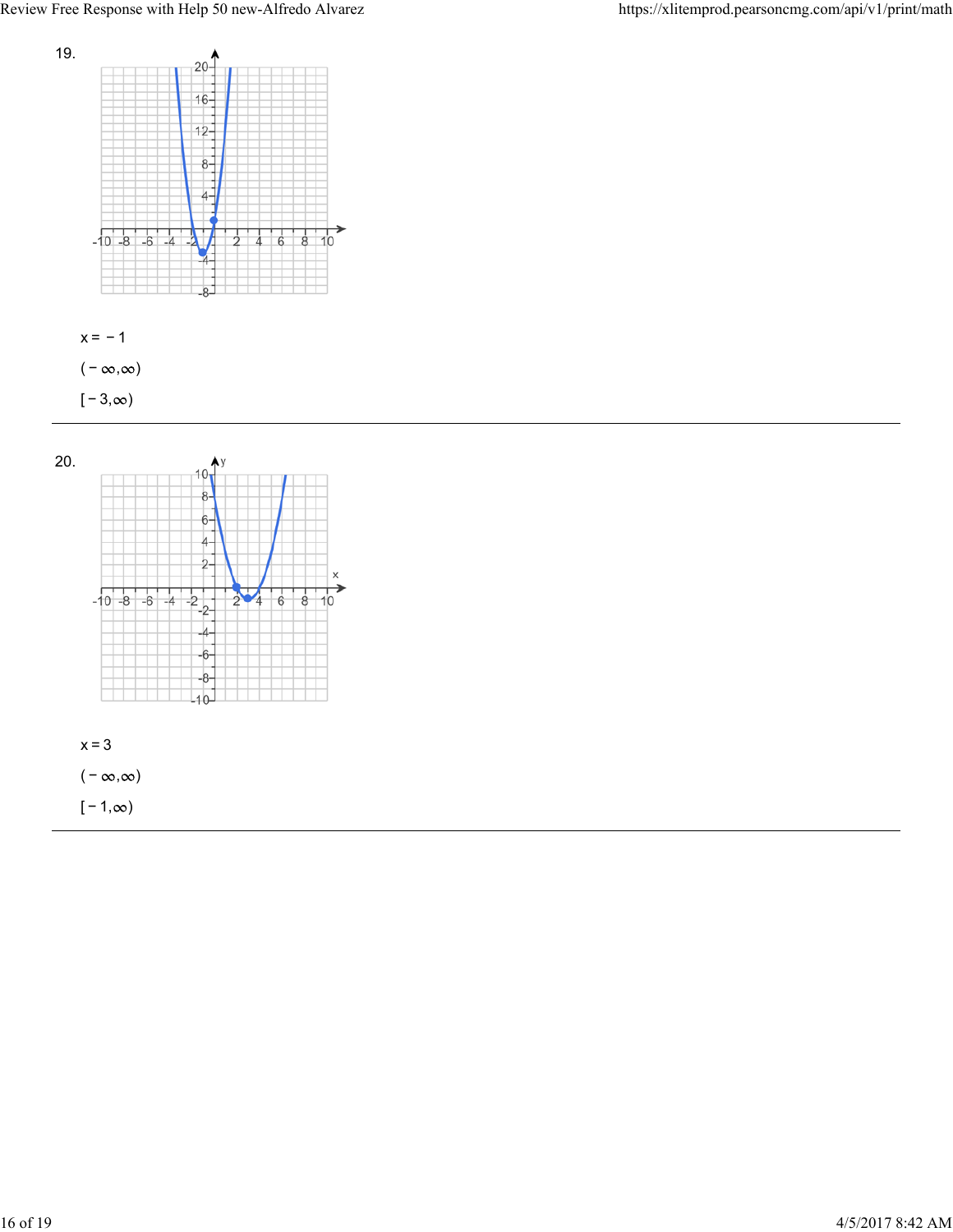





23. − 3,5,1



|  | 24. (1) horizontal asymptote |  |
|--|------------------------------|--|
|  |                              |  |

(2)  $y = 0$ .

25.  $y = 4x + 6$ 

| and hole(s) at $x =$<br>26. B. Vertical asymptote(s) at $x =$<br>-5  |
|----------------------------------------------------------------------|
| 27. A. The horizontal asymptote is<br>(Type an equation.)<br>$y = 0$ |
| 28. A. The horizontal asymptote is<br>(Type an equation.)<br>$y = 4$ |
|                                                                      |

29. 198.4

B. No, because by 2054, the radioactive element remaining in the area is greater than 100 kilograms.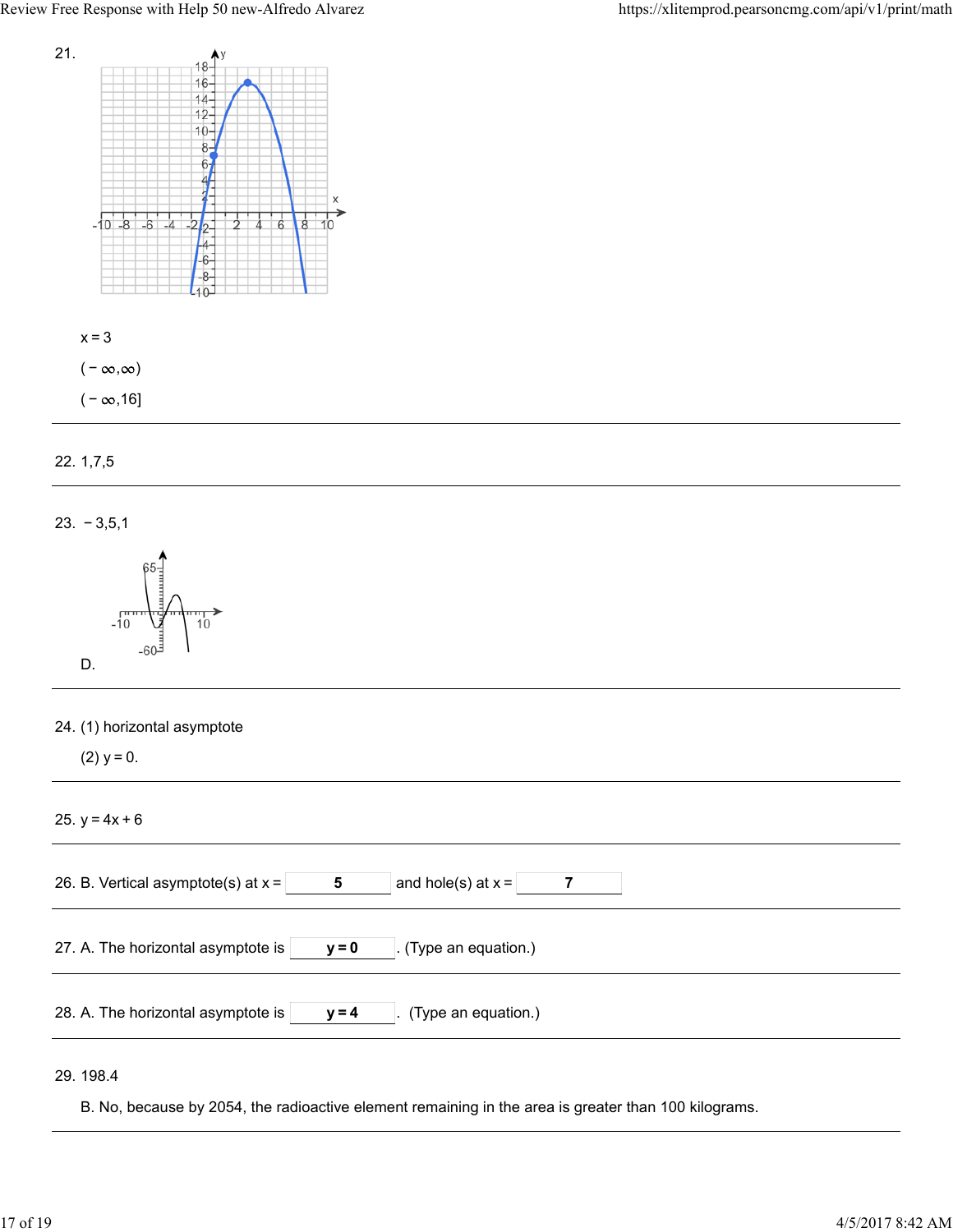| 30. $(-\infty, 6)$                                                                                                            |
|-------------------------------------------------------------------------------------------------------------------------------|
| 31. 2 $\log_b x + \log_b y - 3 \log_b z$                                                                                      |
| 32. 6 ln x + $\frac{1}{2}$ ln $(x^2 + 9) - 9$ ln $(x + 9)$                                                                    |
| 33.13                                                                                                                         |
| 34. $\frac{\ln 257}{\ln 7} - 3$<br>$-0.15$                                                                                    |
| $\frac{6}{5}$<br>$\big\}$ . (Type an exact answer in simplified form.)<br>35. A. The solution set is                          |
| $\cdot$ (Simplify your answer. Use a comma to separate answers as needed.)<br>36. A. The solution set is $\{$<br>$\mathbf{3}$ |
| 37. A. The solution set is $\{$<br>$\}$ . (Simplify your answer. Use a comma to separate answers as needed.)<br>$\sqrt{5}$    |
| 38. A. The solution set is $\{$<br>$\}$ . (Simplify your answer. Use a comma to separate answers as needed.)<br>8             |
| 39.5.7                                                                                                                        |
| 40.2015                                                                                                                       |
| 41.5                                                                                                                          |
| 42.12,898                                                                                                                     |
| 43.0.4<br>173                                                                                                                 |
| 44. A.<br>$ \}$ . (Simplify your answers.)<br>There is one solution. The solution set is $\{(\}$<br>$-3$<br>1<br>1            |